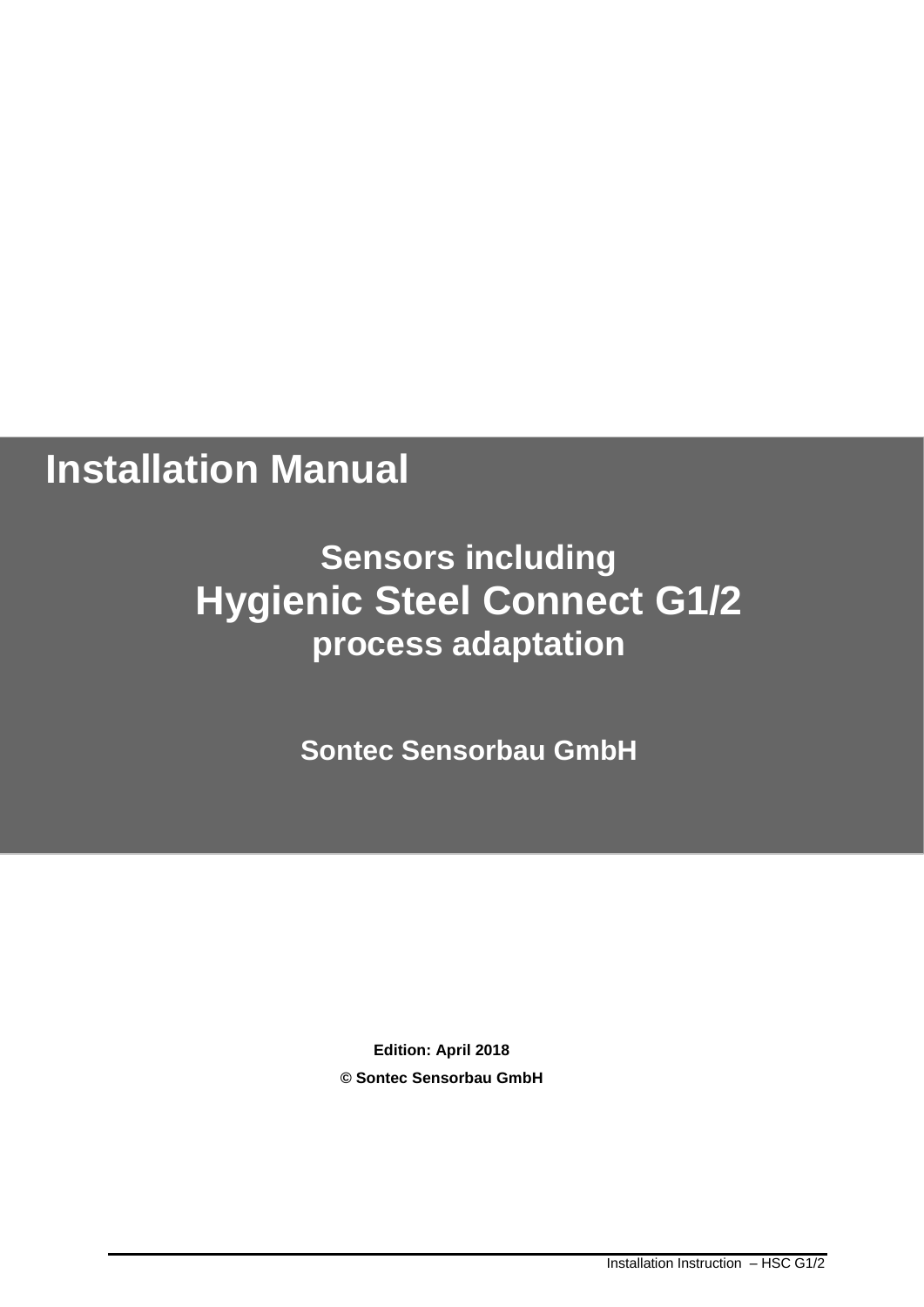## **Mounting of O-Ring seal**

Mount the O-Ring seal (B) into the O-Ring groove of the Sensor (A) by pushing it evenly over the retaining edge.



#### ATTENTION:

Avoid uneven stretching of the O-Ring. Do not use lubricant for hygienic reasons. Check for any defects of the retaining edge and O-Ring groove first.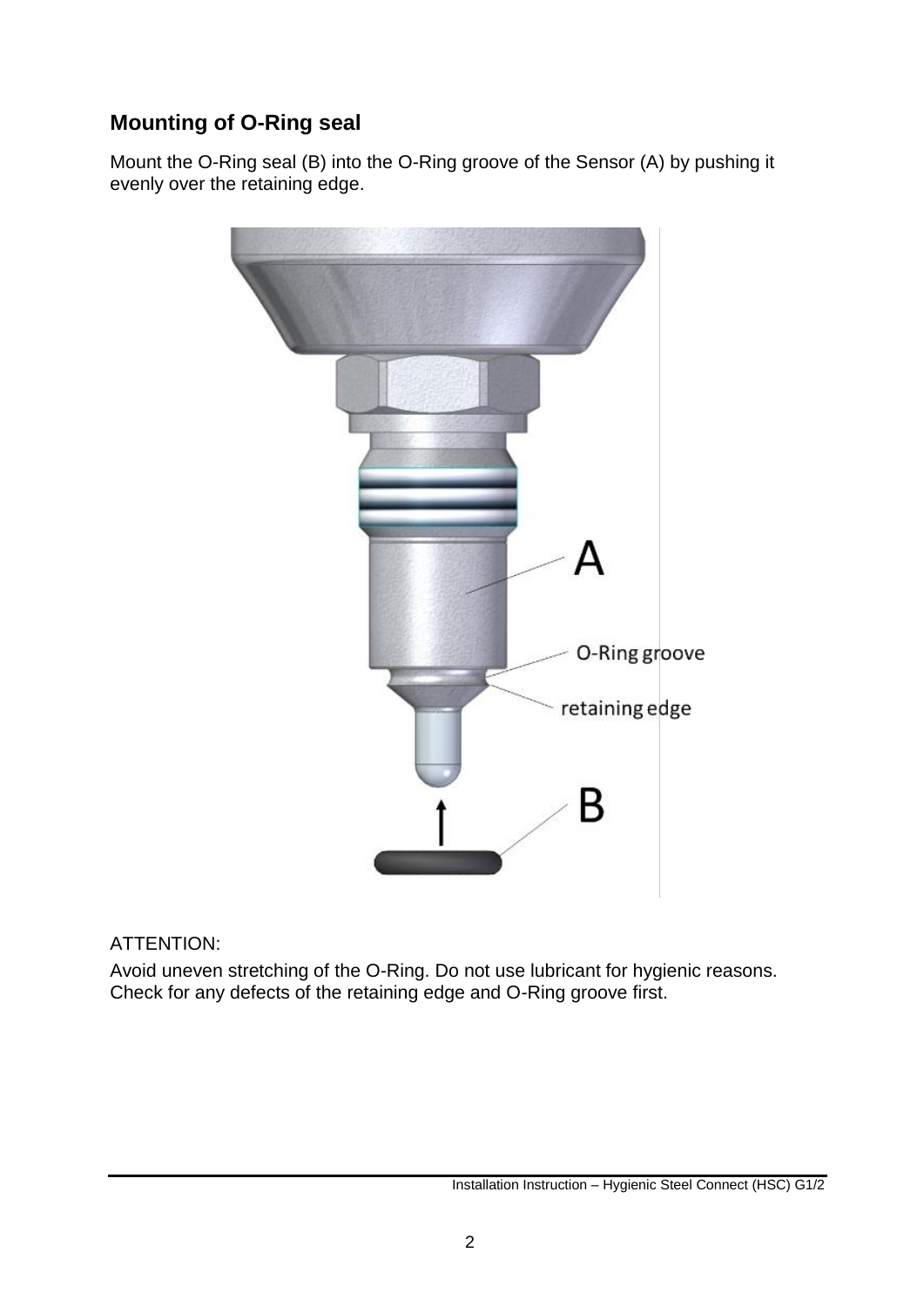## **Mounting of Sensor**

Insert the sensor into the process adapter (C) and tighten the screw cap (D) handtight. Do not rotate the sensor body (A) to avoid damage of the O-Ring seal. After hand-tightening, retighten the screw cap (D) by applying a torque of 20 Nm.



OPTIONAL:

Apply grease on the sensor thread. The grease material has to be suitable for the application. Avoid grease contact on the O-Ring.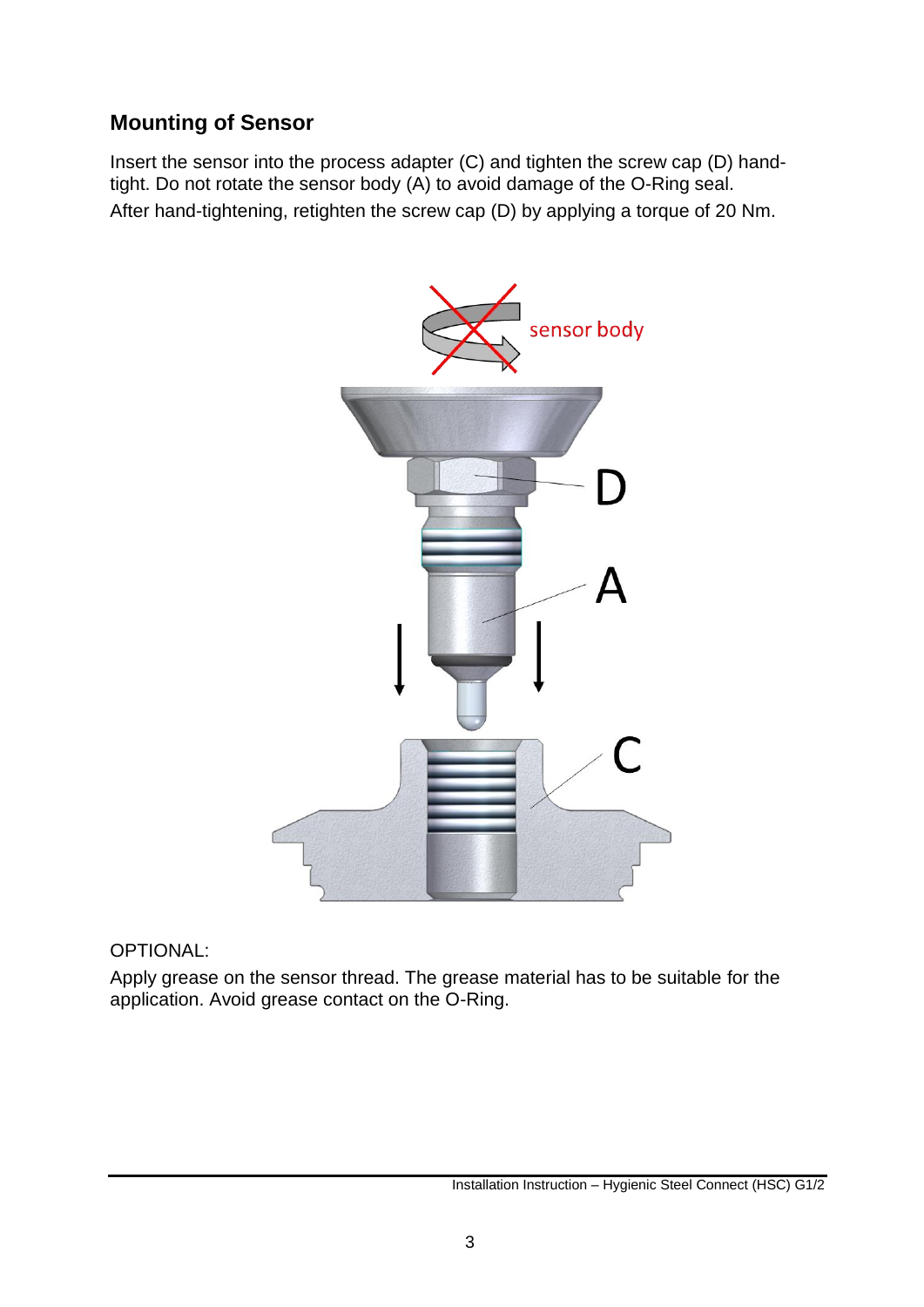## **Mounting of process adapter**

In general, two mounting types of process adapter are available:

### **1. Weld-in sleeves**

For welding instructions, please refer to type sheet: "EHEDG G1/2 Muffen"

#### **2. Demountable adapter**

Fixate the process adapter using a fixation element (coupling nut, clamp flange ect.) In addition, apply specific installation instruction if available

#### ATTENTION:

For EHEDG hygienic installation, please refer to valid EHEDG guidelines.